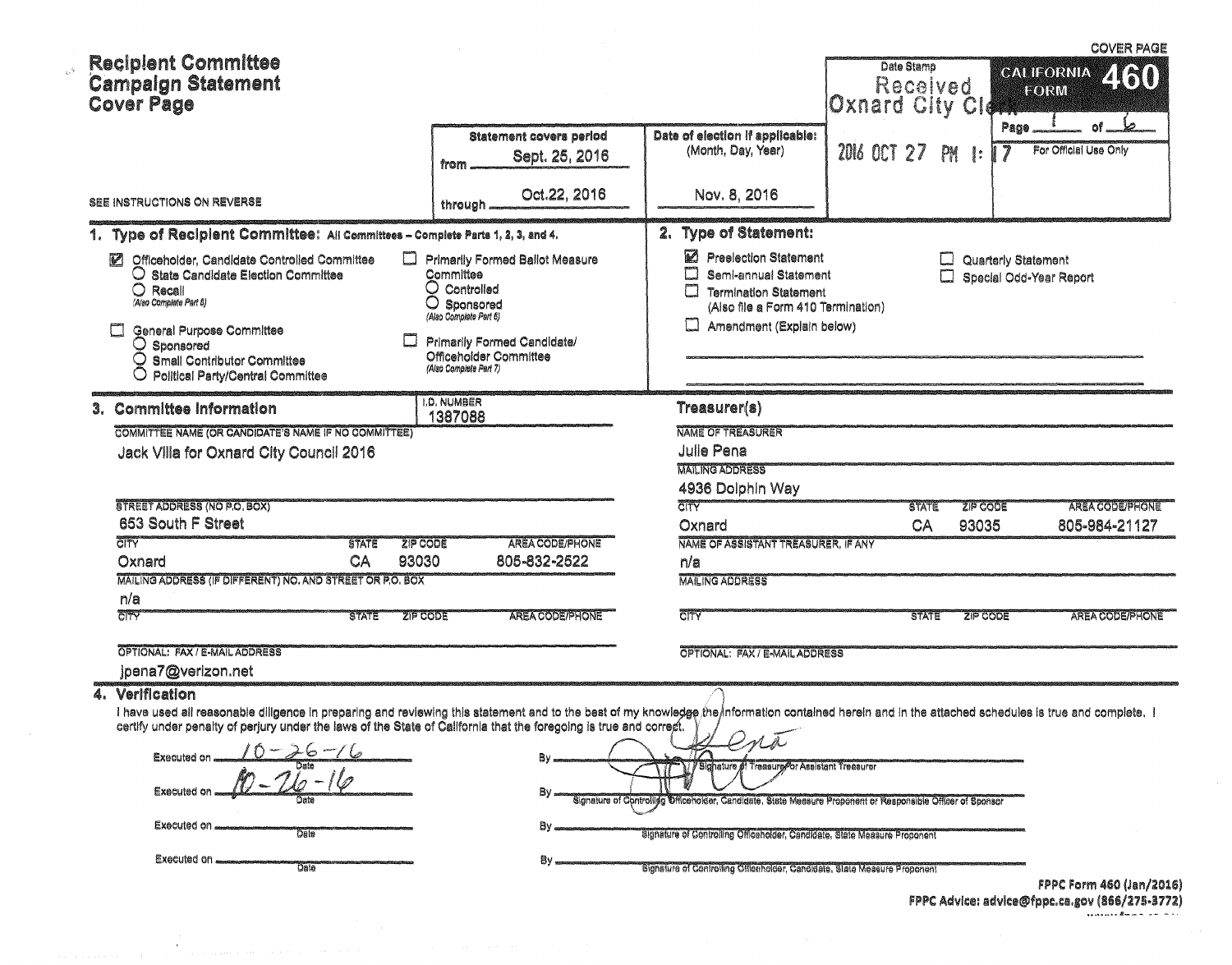# **Recipient Committee** Campaign Statement<br>Cover Page — Part 2

#### Officeholder or Candidate Controlled Committee 岛.

NAME OF OFFICEHOLDER OR CANDIDATE

Jack Villa

OFFICE SOUGHT OR HELD (INCLUDE LOCATION AND DISTRICT NUMBER IF APPLICABLE)

**City Council Member** 

RESIDENTIAL/BUSINESS ADDRESS (NO. AND STREET)  $\overline{\text{CITY}}$ **STATE**  $7|D$ 

653 South F Street, Oxnard, CA 93030

Related Committees Not included in this Statement: List any committees not included in this statement that are controlled by you or are primarily formed to receive contributions or make expenditures on behalf of your candidacy.

| and contract the contract of the contract of the contract of the contract of contract of the contract of the contract of the contract of the contract of the contract of the contract of the contract of the contract of the c<br><b>COMMITTEE NAME</b> | <b>II.D. NUMBER</b>   | model in contract and in contract and in the state of the contract of the contract |
|---------------------------------------------------------------------------------------------------------------------------------------------------------------------------------------------------------------------------------------------------------|-----------------------|------------------------------------------------------------------------------------|
|                                                                                                                                                                                                                                                         |                       |                                                                                    |
| <b>NAME OF TREASURER</b>                                                                                                                                                                                                                                | CONTROLLED COMMITTEE? |                                                                                    |
|                                                                                                                                                                                                                                                         | YES                   | NO                                                                                 |
| STREET ADDRESS (NO P.O. BOX)<br><b>COMMITTEE ADDRESS</b>                                                                                                                                                                                                |                       |                                                                                    |
|                                                                                                                                                                                                                                                         |                       |                                                                                    |

| CITY                     | <b>STATE</b>                        | ZIP CODE           | <b>AREA CODE/PHONE</b>             |
|--------------------------|-------------------------------------|--------------------|------------------------------------|
| <b>COMMITTEE NAME</b>    |                                     | <b>I.D. NUMBER</b> |                                    |
| <b>NAME OF TREASURER</b> |                                     | YES                | <b>CONTROLLED COMMITTEE?</b><br>NO |
| <b>COMMITTEE ADDRESS</b> | <b>STREET ADDRESS (NO P.O. BOX)</b> |                    |                                    |
| CITY                     | <b>STATE</b>                        | ZIP CODE           | <b>AREA CODE/PHONE</b>             |

## **COVER PAGE - PART 2 CALIFORNIA TORW** Page  $2$  of

#### 6. Primarily Formed Ballot Measure Committee

NAME OF BALLOT MEASURE

| <b>CONTINUES</b><br>BALLOT NO. OR LETTER | The Economic Contemporary of the contemporary and the contemporary of the contemporary of the contemporary of<br><b>JURISDICTION</b> | viiminesteristristestelikunteiste konsultatuen saltaa on vaihteem 1999 metallikunteiduksi metallikunte (2007) esimeril<br><b>SUPPORT</b><br>H<br><b>Classic</b><br><b>OPPOSE</b><br>لسدا |
|------------------------------------------|--------------------------------------------------------------------------------------------------------------------------------------|------------------------------------------------------------------------------------------------------------------------------------------------------------------------------------------|
|                                          |                                                                                                                                      |                                                                                                                                                                                          |

identify the controlling officehoider, candidate, or state measure proponent, if any.

NAME OF OFFICEHOLDER, CANDIDATE, OR PROPONENT

| OFFICE SOUGHT OR HELD | I DISTRICT NO. IF ANY |
|-----------------------|-----------------------|
|                       |                       |

7. Primarily Formed Candidate/Officeholder Committee List names of officeholder(s) or candidate(s) for which this committee is primarily formed.

| NAME OF OFFICEHOLDER OR CANDIDATE | OFFICE SOUGHT OR HELD | <b>SUPPORT</b><br>OPPOSE |
|-----------------------------------|-----------------------|--------------------------|
| NAME OF OFFICEHOLDER OR CANDIDATE | OFFICE SOUGHT OR HELD | <b>SUPPORT</b><br>OPPOSE |
| NAME OF OFFICEHOLDER OR CANDIDATE | OFFICE SOUGHT OR HELD | <b>SUPPORT</b><br>OPPOSE |
| NAME OF OFFICEHOLDER OR CANDIDATE | OFFICE SOUGHT OR HELD | <b>SUPPORT</b><br>OPPOSE |

Attach continuation sheets if necessary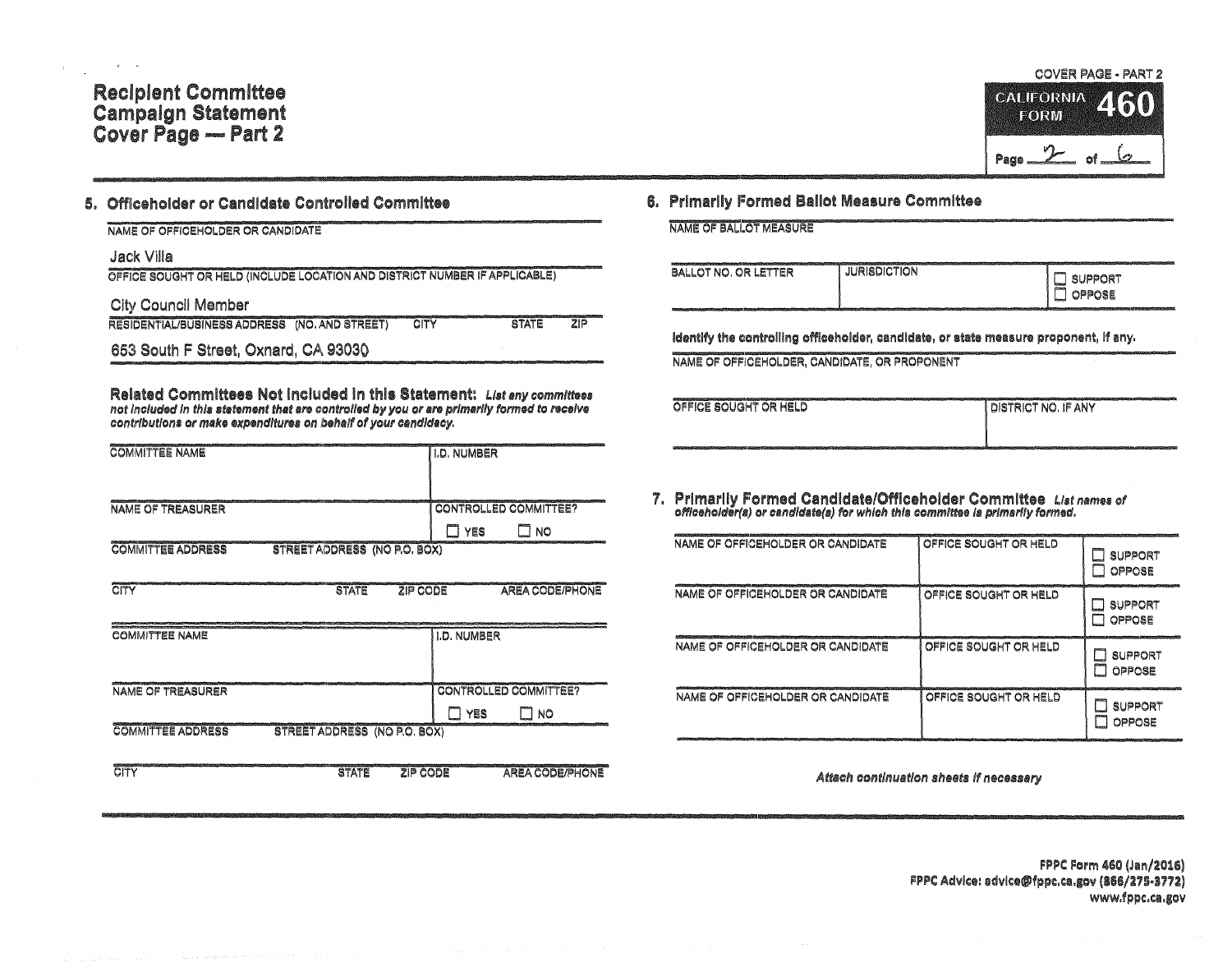| <b>Campaign Disclosure Statement</b><br><b>Summary Page</b>                                                                                                 |    | Amounts may be rounded<br>to whole dollars.                                                                                                                                                                                                                                                                                                                                                                                                                                                                                               | from -                                                                                                                                                                                                                                                                               | Statement covers period<br>Sept. 25, 2016                                             | <b>SUMMARY PAGE</b><br><b>CALIFORNIA</b><br>460<br><b>FORM</b>                                                                                                                                   |  |  |
|-------------------------------------------------------------------------------------------------------------------------------------------------------------|----|-------------------------------------------------------------------------------------------------------------------------------------------------------------------------------------------------------------------------------------------------------------------------------------------------------------------------------------------------------------------------------------------------------------------------------------------------------------------------------------------------------------------------------------------|--------------------------------------------------------------------------------------------------------------------------------------------------------------------------------------------------------------------------------------------------------------------------------------|---------------------------------------------------------------------------------------|--------------------------------------------------------------------------------------------------------------------------------------------------------------------------------------------------|--|--|
| SEE INSTRUCTIONS ON REVERSE                                                                                                                                 |    |                                                                                                                                                                                                                                                                                                                                                                                                                                                                                                                                           | through.                                                                                                                                                                                                                                                                             | Oct.22, 2016                                                                          | Page $\hat{3}$<br>6                                                                                                                                                                              |  |  |
| <b>NAME OF FILER</b><br>Jack Villa                                                                                                                          |    |                                                                                                                                                                                                                                                                                                                                                                                                                                                                                                                                           |                                                                                                                                                                                                                                                                                      |                                                                                       | <b>I.D. NUMBER</b><br>1387088                                                                                                                                                                    |  |  |
| <b>Contributions Received</b>                                                                                                                               |    | Column A<br>TOTAL THIS PERIOD<br>(FROM ATTACHED SCHEDULES)                                                                                                                                                                                                                                                                                                                                                                                                                                                                                | Column B<br><b>CALENDAR YEAR</b><br><b>TOTAL TO DATE</b>                                                                                                                                                                                                                             |                                                                                       | <b>Calendar Year Summary for Candidates</b><br>Running in Both the State Primary and                                                                                                             |  |  |
|                                                                                                                                                             | -S | 475.00<br>$-\Omega$<br>475.00<br>$-0-$<br>475.00                                                                                                                                                                                                                                                                                                                                                                                                                                                                                          | 2479.00<br>3000.00<br>5479.00<br>-0-<br>5479.00                                                                                                                                                                                                                                      | <b>General Elections</b><br>20. Contributions<br>Received<br>21. Expenditures<br>Made | 1/1 through 6/30<br>7/1 to Date<br>$s = 1$<br>$s$ $s$                                                                                                                                            |  |  |
| <b>Expenditures Made</b>                                                                                                                                    |    | 567.30<br>-0-<br>567.30<br>-0-<br>-0-<br>$\begin{array}{cccccccccccccc} \multicolumn{2}{c}{} & \multicolumn{2}{c}{} & \multicolumn{2}{c}{} & \multicolumn{2}{c}{} & \multicolumn{2}{c}{} & \multicolumn{2}{c}{} & \multicolumn{2}{c}{} & \multicolumn{2}{c}{} & \multicolumn{2}{c}{} & \multicolumn{2}{c}{} & \multicolumn{2}{c}{} & \multicolumn{2}{c}{} & \multicolumn{2}{c}{} & \multicolumn{2}{c}{} & \multicolumn{2}{c}{} & \multicolumn{2}{c}{} & \multicolumn{2}{c}{} & \multicolumn{2}{c}{} & \multicolumn{2}{c}{} & \$<br>567.30 | 4766.30<br>-0−<br>4766.30<br>-0-<br>-0−<br>4766.30                                                                                                                                                                                                                                   | <b>Candidates</b><br>Date of Election<br>(mm/dd/yy)                                   | <b>Expenditure Limit Summary for State</b><br>22. Cumulative Expenditures Made*<br>(If Subject to Voluntary Expenditure Limit)<br>Total to Date<br>\$ ----- <del>-------------------------</del> |  |  |
| <b>Current Cash Statement</b><br>12. Beginning Cash Balance  Previous Summary Page, Line 18 \$<br>If this is a termination statement, Line 16 must be zero. |    | 804.36<br>475.00<br>-0-<br>567.30<br>712.06<br>-0-                                                                                                                                                                                                                                                                                                                                                                                                                                                                                        | To calculate Column B,<br>add amounts in Column<br>A to the corresponding<br>amounts from Column B<br>of your last report. Some<br>amounts in Column A may<br>be negative figures that<br>should be subtracted from<br>previous period amounts. If<br>this is the first report being | reported in Column B.                                                                 | *Amounts in this section may be different from amounts                                                                                                                                           |  |  |
| 17. LOAN GUARANTEES RECEIVED Schedule B, Part 2<br><b>Cash Equivalents and Outstanding Debts</b>                                                            | S  | -0-<br>3000.00                                                                                                                                                                                                                                                                                                                                                                                                                                                                                                                            | filed for this calendar year,<br>only carry over the amounts<br>from Lines 2, 7, and 9 (if<br>any).                                                                                                                                                                                  |                                                                                       | <b>FPPC Form 460 (Jan/2016)</b><br>FPPC Advice: advice@fppc.ca.gov (866/275-3772)                                                                                                                |  |  |

FPPC Advice: advice@fppc.ca.gov (866/275-3772)<br>www.fppc.ca.gov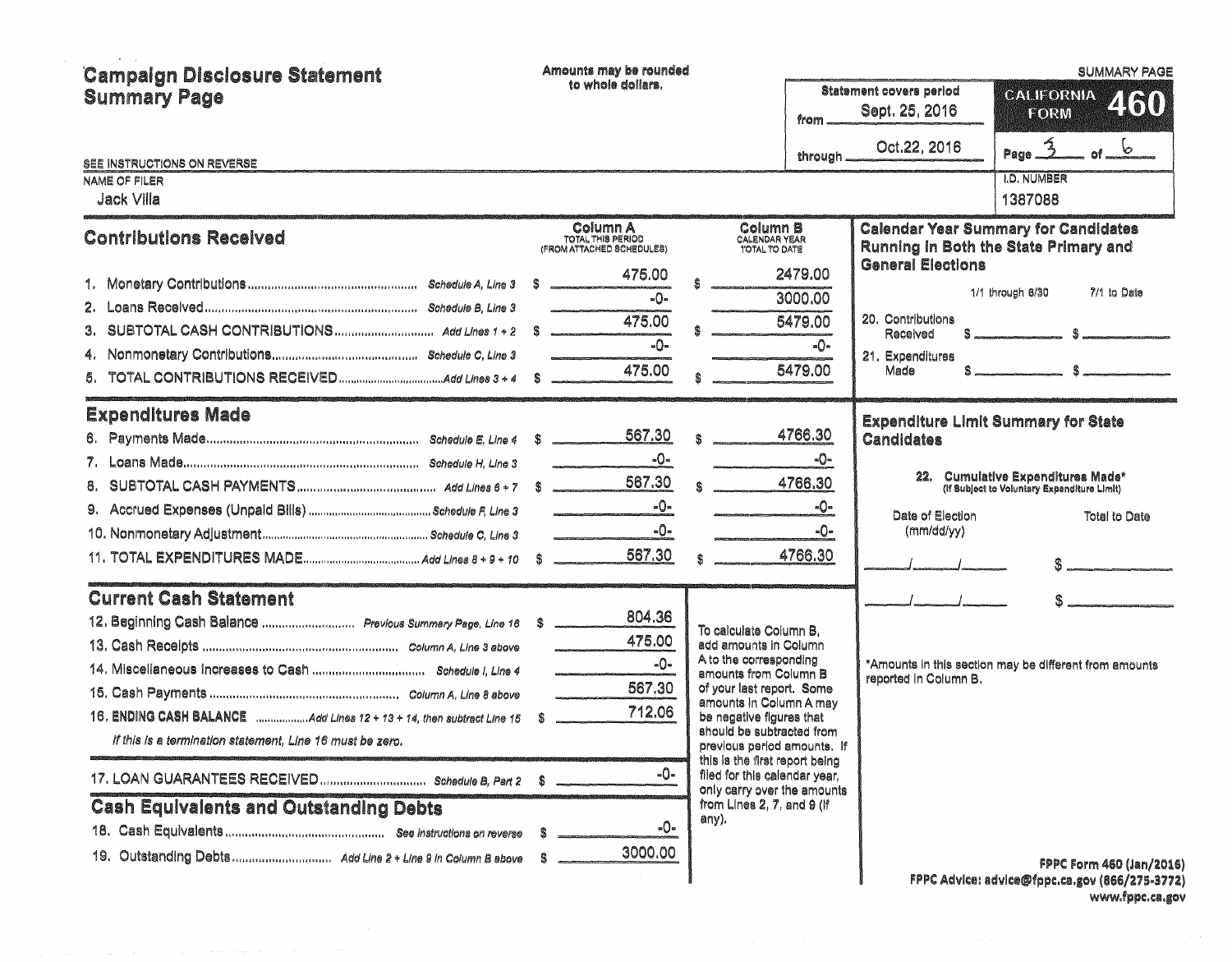| <b>Schedule A</b> |                                        |  |
|-------------------|----------------------------------------|--|
|                   | <b>Monetary Contributions Received</b> |  |

Amounts may be rounded

 $\frac{1}{\sqrt{2}}$ 

|                                    | <b>Monetary Contributions Received</b>                                                                                                            |                                                                                                | to whole dollars.                                                                                   | Statement covers period<br>from.                | Sept. 25, 2016<br>Oct.22, 2016                                   | Page $4$                               | CALIFORNIA 460<br>FORM<br>$ d$ $ +$ $-$                                  |
|------------------------------------|---------------------------------------------------------------------------------------------------------------------------------------------------|------------------------------------------------------------------------------------------------|-----------------------------------------------------------------------------------------------------|-------------------------------------------------|------------------------------------------------------------------|----------------------------------------|--------------------------------------------------------------------------|
| NAME OF FILER<br><b>Jack Villa</b> | SEE INSTRUCTIONS ON REVERSE                                                                                                                       |                                                                                                |                                                                                                     | through                                         |                                                                  | I.D. NUMBER<br>1387088                 |                                                                          |
| DATE<br>RECEIVED                   | FULL NAME, STREET ADDRESS AND ZIP CODE OF CONTRIBUTOR (IF COMMITTEE, ALSO ENTER I.D. NUMBER)                                                      | <b>CONTRIBUTOR</b><br>CODE *                                                                   | IF AN INDIVIDUAL, ENTER<br>OCCUPATION AND EMPLOYER<br>(IF BELF-EMPLOYED, ENTER NAME<br>OF BUSINESS) | <b>AMOUNT</b><br>RECEIVED THIS<br><b>PERIOD</b> | CUMULATIVE TO DATE<br><b>CALENDAR YEAR</b><br>(JAN, 1 - DEC, 31) |                                        | PER ELECTION<br>TO DATE<br>(IF REQUIRED)                                 |
| $9 - 28 - 15$                      | Shahid Shaikh<br>1155 W. Juniper St.<br>Oxnard, CA 93033                                                                                          | <b>ZIND</b><br>$\square$ COM<br><b>COTH</b><br>$\Box$ PTY<br>$\square$ scc                     | <b>USPO-Postal worker</b>                                                                           | 100.00                                          |                                                                  | 100.00                                 |                                                                          |
| $9 - 28 - 16$                      | <b>James Villa</b><br>1621 Daphne Ave.<br>Ventura, CA 93005                                                                                       | <b>ZIND</b><br>$\square$ COM<br>Оотн<br>DPTY<br>$\square$ scc                                  | <b>USPO-Postal Worker</b>                                                                           | 125,00                                          |                                                                  | 325.00                                 |                                                                          |
| 10-18-16                           | Margaret Tatum<br>1168 South G Street<br>Oxnard, CA 93030                                                                                         | <b>ZIND</b><br>$\square$ COM<br><b>Потн</b><br>$\square$ PTY<br>$\square$ scc                  | Retired                                                                                             | 100.00                                          |                                                                  | 125.00                                 |                                                                          |
|                                    |                                                                                                                                                   | $\square$ IND<br>$\square$ COM<br>$\overline{D}$ OTH<br>$\overline{\Box}$ PTY<br>$\square$ scc |                                                                                                     |                                                 |                                                                  |                                        |                                                                          |
|                                    |                                                                                                                                                   | $\square$ IND<br>$\Box$ COM<br>$\Box$ OTH<br>$\Box$ PTY<br>$\square$ scc                       |                                                                                                     |                                                 |                                                                  |                                        |                                                                          |
|                                    |                                                                                                                                                   |                                                                                                | <b>SUBTOTAL \$</b>                                                                                  | 325.00                                          |                                                                  |                                        |                                                                          |
|                                    | <b>Schedule A Summary</b><br>1. Amount received this period - itemized monetary contributions.                                                    |                                                                                                |                                                                                                     | 325.00                                          |                                                                  | *Contributor Codes<br>IND - Individual | COM - Recipient Committee<br>(other than PTY or SCC)                     |
|                                    | 2. Amount received this period - unitemized monetary contributions of less than \$100 \$<br>3. Total monetary contributions received this period. |                                                                                                |                                                                                                     | 150.00<br>475.00                                |                                                                  | PTY - Political Party                  | OTH - Other (e.g., business entity)<br>SCC - Small Contributor Committee |

FPPC Form 460 (Jan/2016)<br>FPPC Advice: advice@fppc.ca.gov (866/275-3772)<br>www.fppc.ca.gov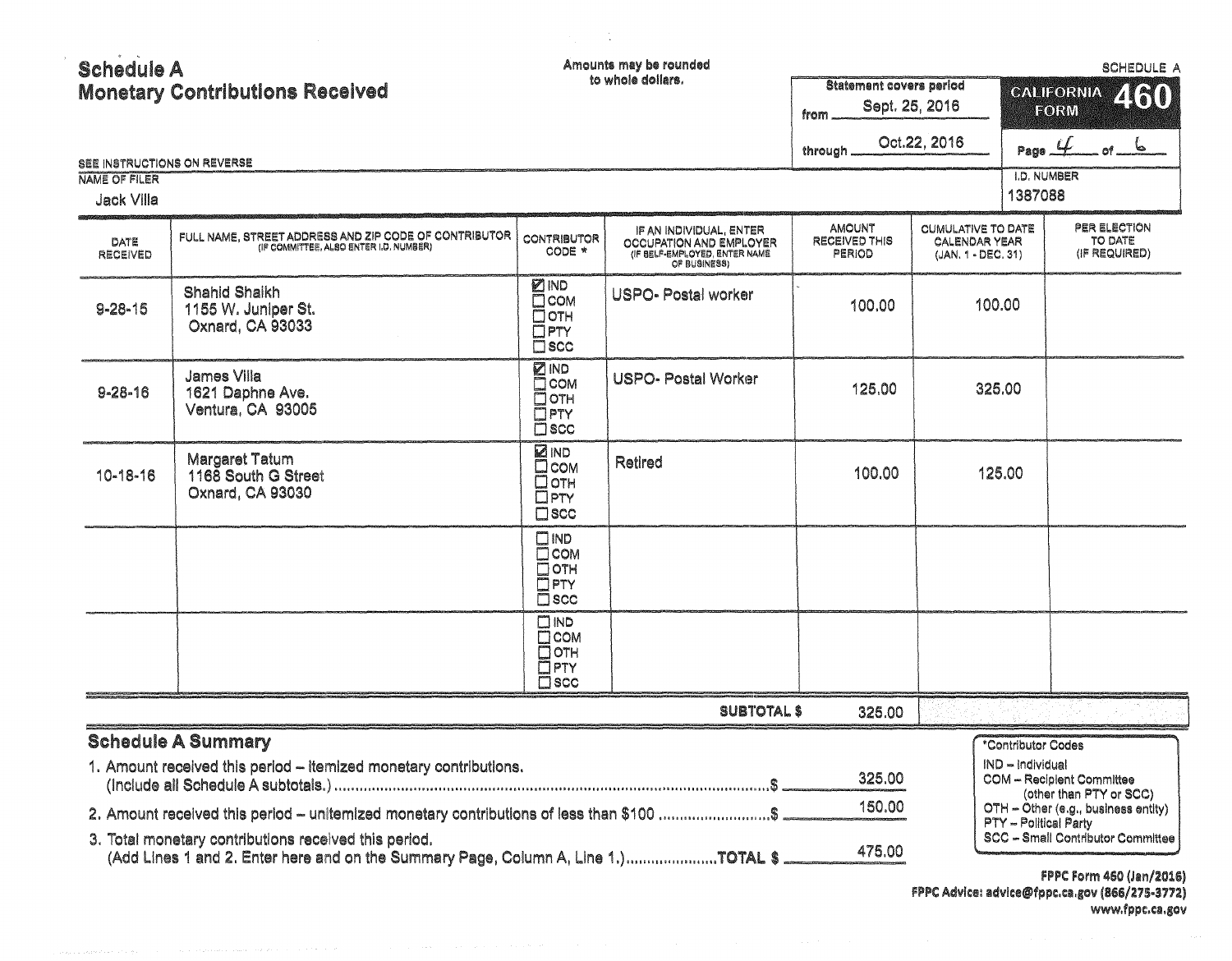| $\mathbf{u} = -\mathbf{v}_0$                                                                                                               |                                                                                                     | Amounts may be rounded                                                  |                                          |                                                         |                                                                    |                                                             |                                                                                      | <b>SCHEDULE B - PART 1</b>                                                        |
|--------------------------------------------------------------------------------------------------------------------------------------------|-----------------------------------------------------------------------------------------------------|-------------------------------------------------------------------------|------------------------------------------|---------------------------------------------------------|--------------------------------------------------------------------|-------------------------------------------------------------|--------------------------------------------------------------------------------------|-----------------------------------------------------------------------------------|
| <b>Schedule B - Part 1</b>                                                                                                                 |                                                                                                     |                                                                         | Statement covers period                  |                                                         | <b>CALIFORNIA</b>                                                  | 460                                                         |                                                                                      |                                                                                   |
| <b>Loans Recelved</b>                                                                                                                      |                                                                                                     |                                                                         |                                          |                                                         | from.                                                              | Sept. 25, 2016                                              | FORM                                                                                 |                                                                                   |
|                                                                                                                                            |                                                                                                     |                                                                         |                                          |                                                         |                                                                    | Oct.22, 2016                                                | ڪ                                                                                    |                                                                                   |
| SEE INSTRUCTIONS ON REVERSE                                                                                                                |                                                                                                     |                                                                         |                                          |                                                         | through                                                            |                                                             | Page.                                                                                |                                                                                   |
| <b>NAME OF FILER</b>                                                                                                                       |                                                                                                     |                                                                         |                                          |                                                         |                                                                    |                                                             | <b>I.D. NUMBER</b>                                                                   |                                                                                   |
| <b>Jack Villa</b>                                                                                                                          |                                                                                                     |                                                                         |                                          |                                                         |                                                                    |                                                             | 1387088                                                                              |                                                                                   |
| FULL NAME, STREET ADDRESS AND ZIP CODE<br>OF LENDER<br>(IF COMMITTEE, ALSO ENTER I.D. NUMBER)                                              | IF AN INDIVIDUAL, ENTER<br>OCCUPATION AND EMPLOYER<br>(IF BELF-EMPLOYED, ENTER<br>NAME OF BUSINESS) | <b>OUTSTANDING</b><br><b>BALANCE</b><br><b>BEGINNING THIS</b><br>PERIOD | AMOUNT<br>RECEIVED THIS<br><b>PERIOD</b> | (c)<br><b>AMOUNT PAID</b><br>OR FORGIVEN<br>THIS PERIOD | OUTSTANDING<br><b>BALANCE AT</b><br><b>CLOSE OF THIS</b><br>PERIOD | (0)<br><b>INTEREST</b><br><b>PAID THIS</b><br><b>PERIOD</b> | - (f)<br>ORIGINAL<br>AMOUNT OF<br>LOAN                                               | 79)<br><b>CUMULATIVE</b><br>CONTRIBUTIONS<br>TO DATE                              |
| <b>Jack Villa</b>                                                                                                                          | Retured                                                                                             |                                                                         |                                          | $\Box$ PAID                                             |                                                                    |                                                             |                                                                                      | <b>CALENDAR YEAR</b>                                                              |
| 653 South F Street<br>Oxnard, CA 93030                                                                                                     |                                                                                                     |                                                                         |                                          | -0-<br><b>E FORGIVEN</b>                                | \$3000.00                                                          | <u>-0-</u> %<br>RATE                                        | <u>, 3000.00</u>                                                                     | <u>, 3000.00</u><br>PER ELECTION <sup>**</sup>                                    |
| $\mathbb{Z}$ ind<br>$\square$ COM $\square$ OTH $\square$ PTY<br>$\Box$ scc                                                                |                                                                                                     | 3000.00                                                                 | -0-                                      |                                                         | -0-<br>$11 - 10 - 16$<br>DATE DUE                                  |                                                             | 8-24-16<br>DATE INCURRED                                                             | \$000.00                                                                          |
|                                                                                                                                            |                                                                                                     |                                                                         |                                          | $\Box$ PAID                                             |                                                                    |                                                             |                                                                                      | <b>CALENDAR YEAR</b>                                                              |
|                                                                                                                                            |                                                                                                     |                                                                         |                                          |                                                         |                                                                    | RATE                                                        |                                                                                      |                                                                                   |
|                                                                                                                                            |                                                                                                     |                                                                         |                                          | <b>FORGIVEN</b>                                         |                                                                    |                                                             |                                                                                      | PER ELECTION **                                                                   |
| <sup>†</sup> O IND<br>D COM D OTH D PTY D SCC                                                                                              |                                                                                                     |                                                                         |                                          |                                                         | DATE DUE                                                           |                                                             | DATE INCURRED                                                                        |                                                                                   |
|                                                                                                                                            |                                                                                                     |                                                                         |                                          | $\Box$ PAID                                             |                                                                    |                                                             |                                                                                      | <b>CALENDAR YEAR</b>                                                              |
|                                                                                                                                            |                                                                                                     |                                                                         |                                          | <b>ED FORGIVEN</b>                                      |                                                                    | RATE                                                        |                                                                                      | PER ELECTION**                                                                    |
| <sup>T</sup> E IND<br>D COM D OTH D PTY D SCC                                                                                              |                                                                                                     |                                                                         |                                          |                                                         | DATE DUE                                                           |                                                             | <b>DATE INCURRED</b>                                                                 |                                                                                   |
|                                                                                                                                            |                                                                                                     | SUBTOTALS \$                                                            |                                          |                                                         | 3000.00 \$                                                         |                                                             |                                                                                      |                                                                                   |
| <b>Schedule B Summary</b>                                                                                                                  |                                                                                                     |                                                                         |                                          |                                                         |                                                                    | (Enter (e) on<br>Schedule E, Line 3)                        |                                                                                      |                                                                                   |
| (Total Column (b) plus unitemized loans of less than \$100.)                                                                               |                                                                                                     |                                                                         |                                          |                                                         | <u>a0a.</u>                                                        |                                                             |                                                                                      |                                                                                   |
|                                                                                                                                            |                                                                                                     |                                                                         |                                          |                                                         |                                                                    |                                                             | <b>†Contributor Codes</b>                                                            |                                                                                   |
| (Total Column (c) plus loans under \$100 paid or forgiven.)<br>(include loans paid by a third party that are also itemized on Schedule A.) |                                                                                                     |                                                                         |                                          |                                                         | ستەك                                                               |                                                             | IND - Individual<br>COM - Recipient Committee<br>OTH - Other (e.g., business entity) | (other than PTY or SCC)                                                           |
| Enter the net here and on the Summary Page, Column A, Line 2.                                                                              |                                                                                                     |                                                                         |                                          |                                                         | alla .<br>(May be a negative number)                               |                                                             | PTY - Political Party                                                                | SCC -- Small Contributor Committee                                                |
| *Amounts forgiven or paid by another party also must be reported on Schedule A.<br>** If required.                                         |                                                                                                     |                                                                         |                                          |                                                         |                                                                    |                                                             |                                                                                      | <b>FPPC Form 460 (Jan/2016)</b><br>FPPC Advice: advice@fppc.ca.gov (866/275-3772) |

 $\mathbf{s}$  .

www.fppc.ca.gov